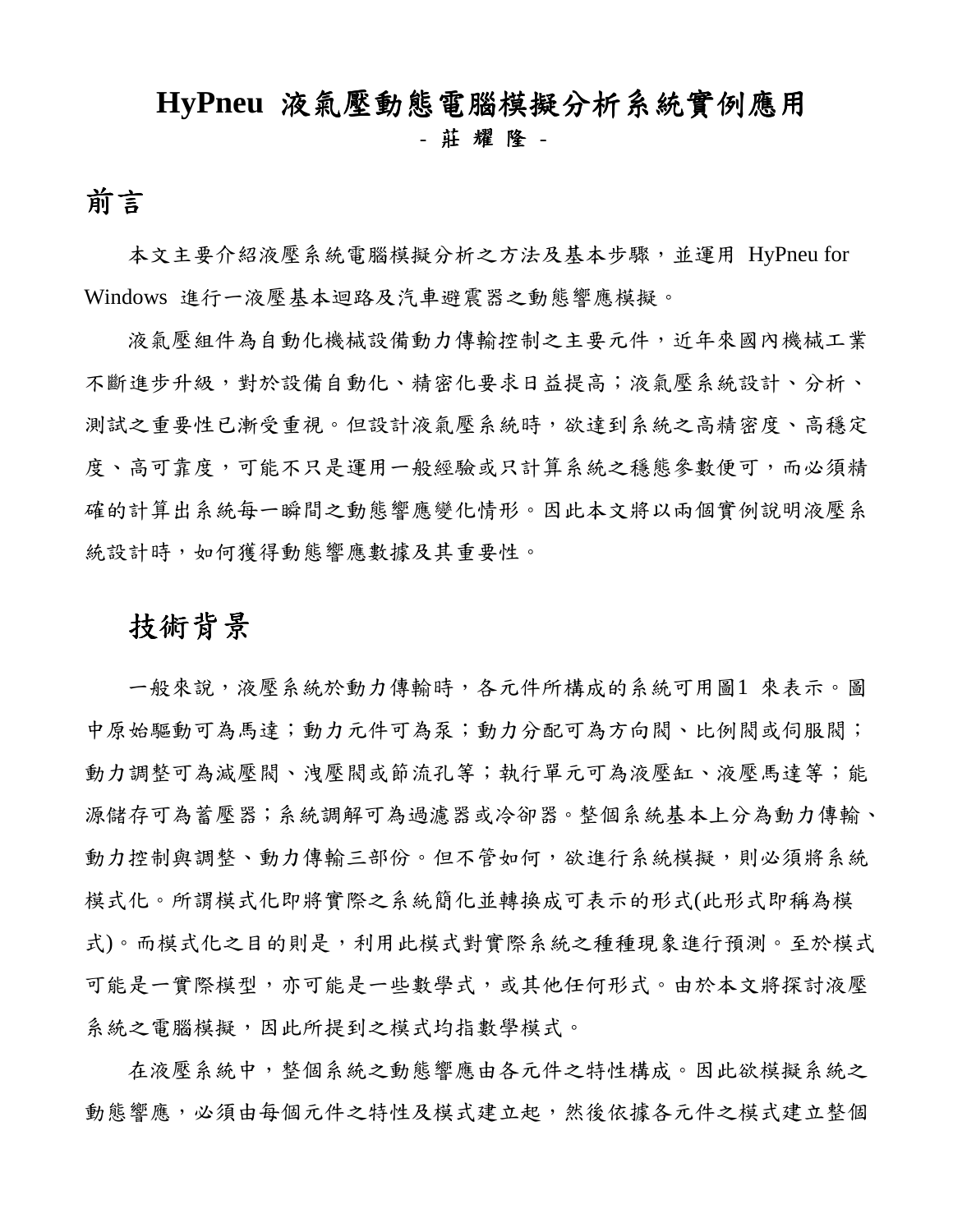系統模式,最後用電腦解此模式並得到系統之動態響應結果, 整個進行步驟如圖2 所示。一般來說,要完成圖2 所示之各步驟,工程師必須要精通:流體力學、機構 學、電子學、儀表及控制等學問,更甚至於還必須具備電腦語言、程式設計及數學 模式化之能力。讀者可參考機械月刊第264期P-288,1997,賴文六先生之大作"平衡 活塞型溢流閥動態特性之數值解析",文中從元件模式、元件規格及特性開始建立, 然後根據系統之極統之基礎方程式,再用數值分析的方法,藉由電腦程 式之撰寫及計算,求得動態響應模擬結果。此一連串之工作所牽涉之學問及技巧, 實非一般液壓工程師能完成。

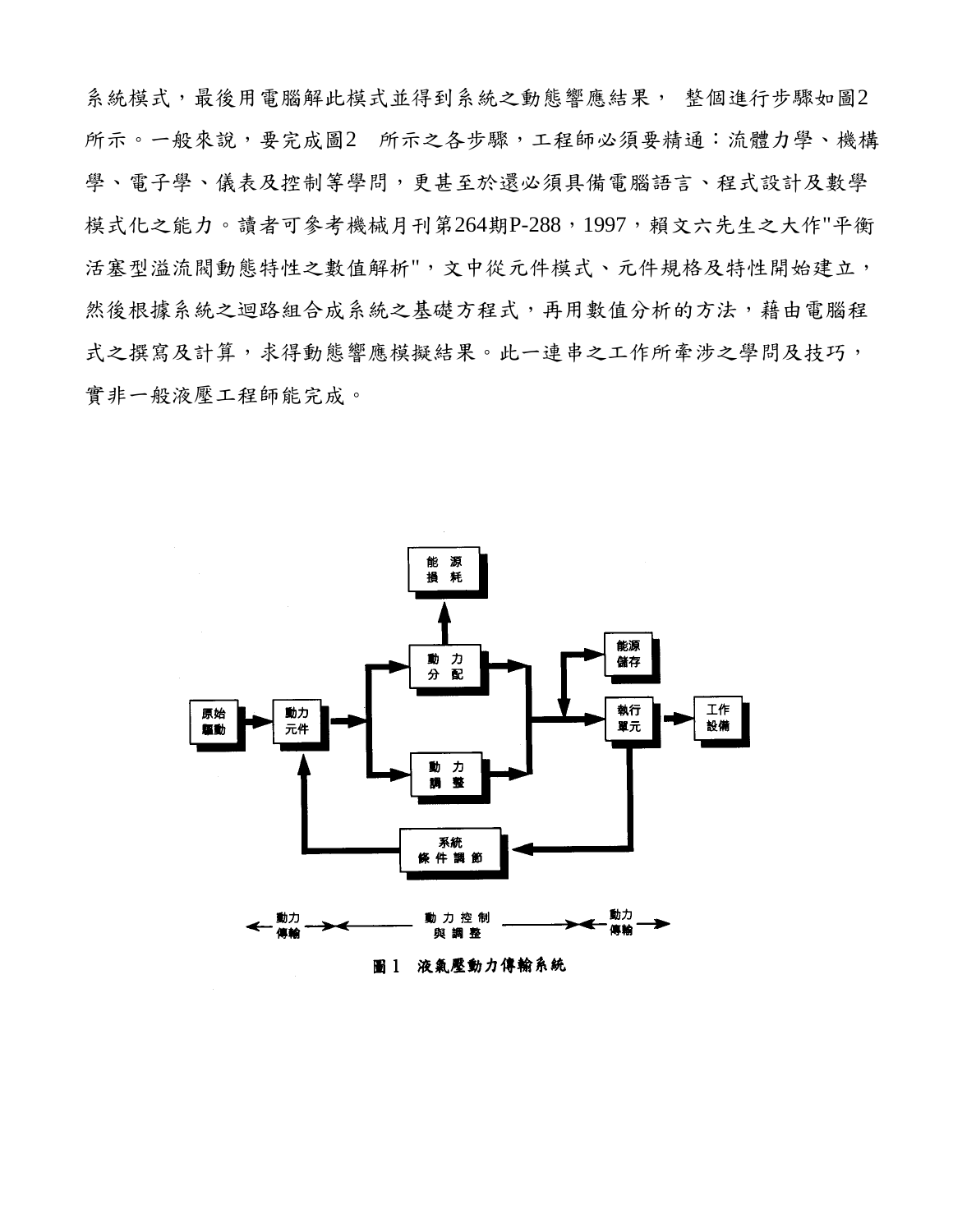

圖 2 液氣壓動態模擬基本步驟

面對液壓機械之精密度及穩定度日益提高、產業必須昇級的今日,進行液壓系統 設計或故障排除時,元件或系統之動態特性絕對有考慮的必要。HyPneu for Windows 即 為解出液氣壓系統動態特性之電腦輔助設計軟體。其將大多數之元件模式都建立完成 並將之圖式化。利用 Windows 易學易用之特性,將分析液壓系統之步驟完全視覺化 (Visualize),工程師無需再撰寫電腦程式,而可輕易利用 HyPneu 分析系統之動態響 應。運用 HyPneu 進行模擬工作時,基本步驟由圖3 所示。使用者可直接從 HyPneu 之 "元件圖示庫"中取出圖示並繪製成迴路圖。然後針對使用之元件,從所附之型錄上取 得元件規格及特性,將之輸入迴路中每個元件,以構成完整之系統迴路,最後選擇流 體種類即可進行模擬分析。



#### 圖 3 HyPneu 液氣壓動態模擬步驟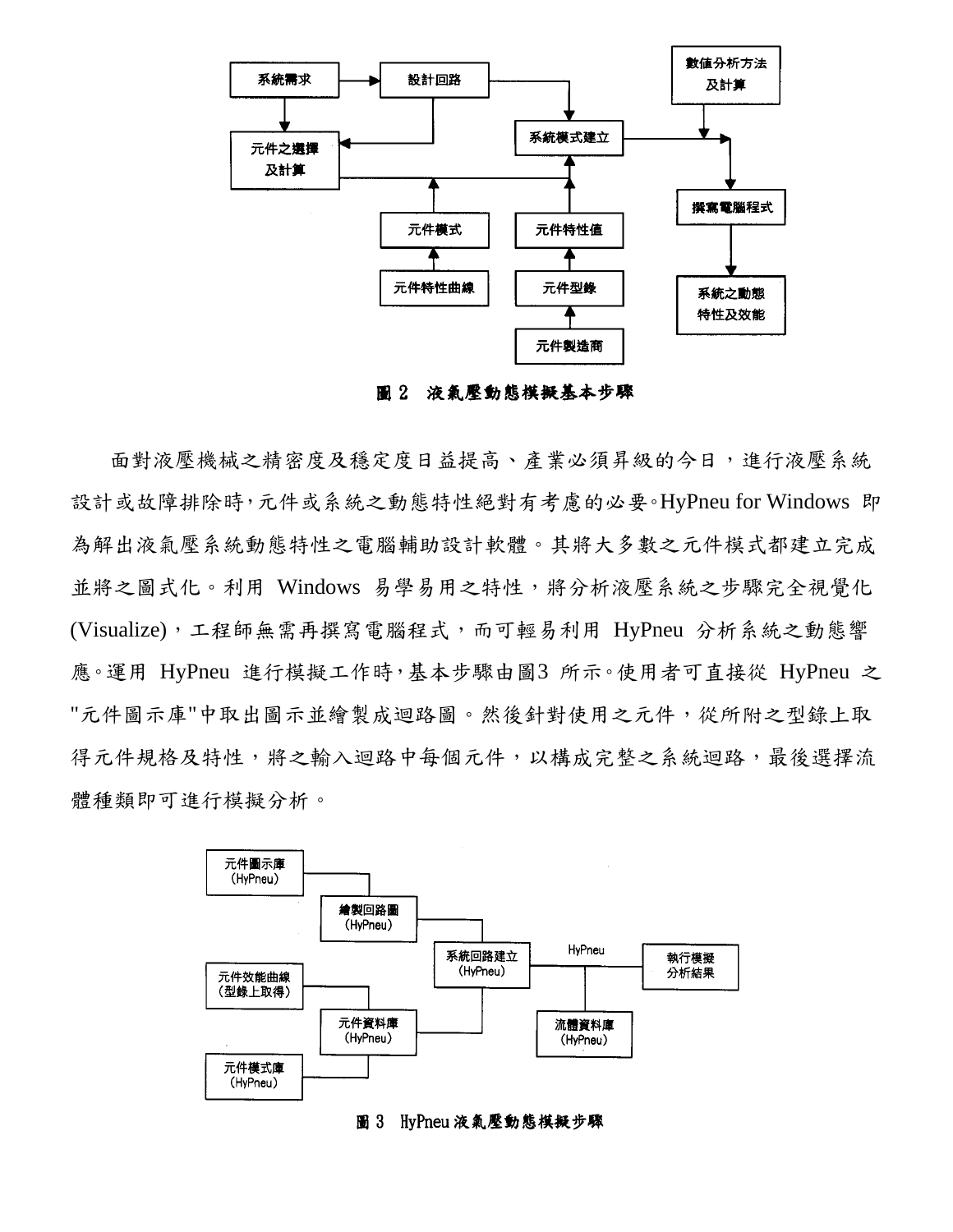#### 實例一、液壓基本迴路之動態模擬分析

為說明使用 HyPneu 進行液壓動態模擬分析之方法及步驟,茲舉一基本迴路為例, 如圖4 所示。

步驟一、繪製迴路圖

HyPneu 提供將近 300個元件模式及對應之元件圖示。使用者可從 其提供的元 件圖示庫,取出元件圖示繪成迴路圖,如圖4 所示。



圖4、繪製液壓基本迴路圖-使用 HyPneu

步驟二、輸入元件規格及特性值

使用 HyPneu 之 System Manager 功能,將每個元件之規格及特性輸入 於每個 元件專屬之元件資料表。此例之所有元件規格及特性值如表1 所示。

操作說明:方向閥(SH6431)由訊號(SI4110)控制。時間 0 時由中位切換至左位,

使液壓缸推出。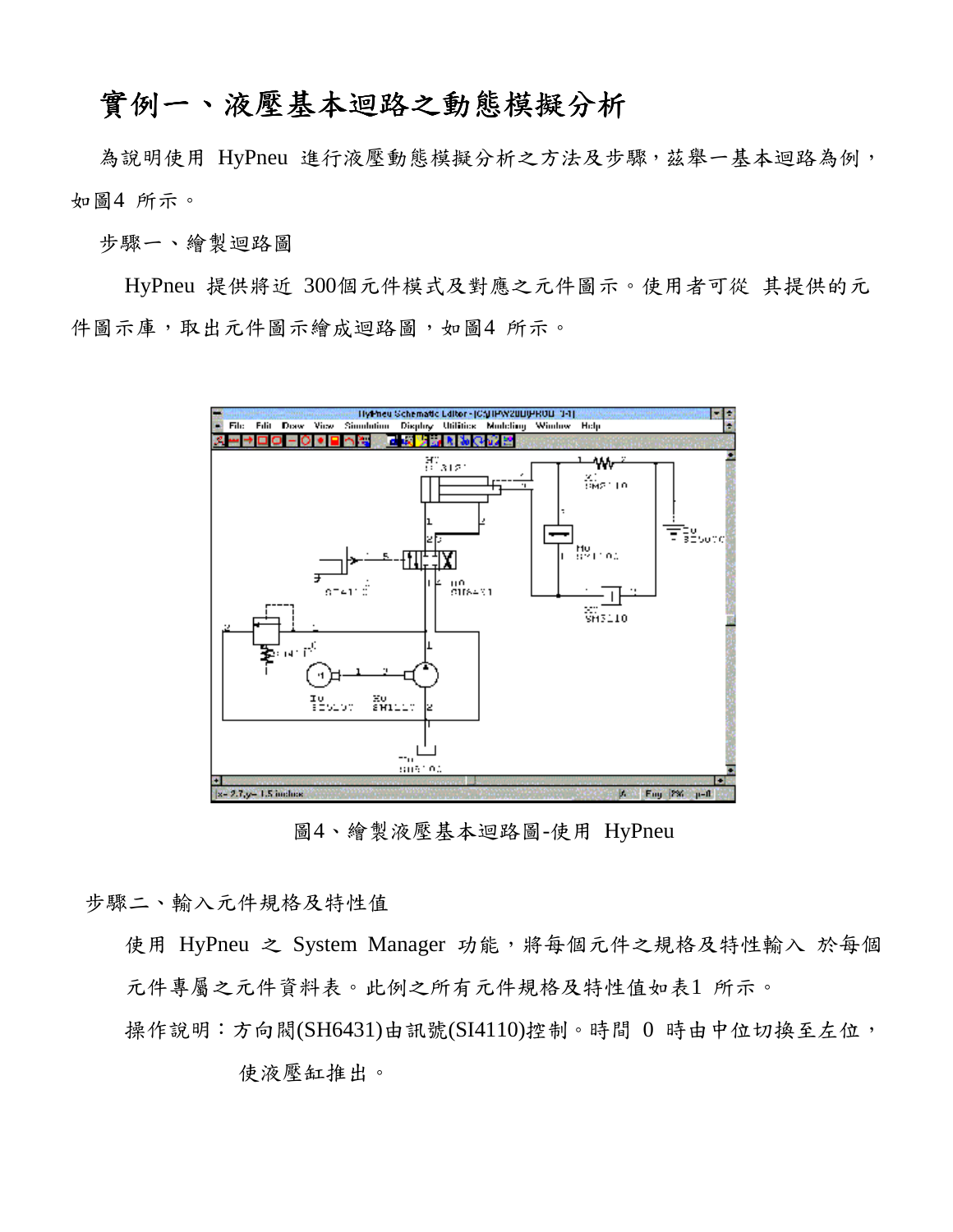#### 表1、元件規格及說明

| a) SH3121, Cylinder                                                                                                                                                                                                                                            |                         |                                                                          | f) SH1110, Pump                                                                                                                                                             |                       |                             |
|----------------------------------------------------------------------------------------------------------------------------------------------------------------------------------------------------------------------------------------------------------------|-------------------------|--------------------------------------------------------------------------|-----------------------------------------------------------------------------------------------------------------------------------------------------------------------------|-----------------------|-----------------------------|
| Piston/bore diameter                                                                                                                                                                                                                                           | 4                       | in                                                                       | design level selection<br>$\bullet$                                                                                                                                         | $\mathbf{1}$          |                             |
| Rod diameter                                                                                                                                                                                                                                                   | 2.5                     | in                                                                       | volumetric displacement                                                                                                                                                     |                       | 0.6425 $in^3$ /rev          |
| Rod length<br>$\bullet$                                                                                                                                                                                                                                        | 10                      | in                                                                       | viscosity used for measurement<br>$\bullet$                                                                                                                                 | 14.3                  | cSt                         |
| Stroke length<br>$\bullet$                                                                                                                                                                                                                                     | 3                       | in                                                                       | volumetric efficiency coefficient                                                                                                                                           | A <sub>0</sub>        | $\mathbf{1}$                |
| Slip (leakage) flow coefficient                                                                                                                                                                                                                                | $\overline{0}$          |                                                                          |                                                                                                                                                                             | A1                    | $-0.2$                      |
| Break away pressure<br>$\bullet$                                                                                                                                                                                                                               | $\overline{0}$          |                                                                          |                                                                                                                                                                             | A2                    | $\mathbf{0}$                |
| Running pressure                                                                                                                                                                                                                                               | $\overline{0}$          |                                                                          | mechanical efficiency coefficient                                                                                                                                           | B <sub>0</sub>        | 1                           |
| Liquid volume at port 1<br>$\bullet$                                                                                                                                                                                                                           | 10                      | $in^3$                                                                   |                                                                                                                                                                             | B1                    | $\mathbf{0}$                |
| Liquid volume at port 2                                                                                                                                                                                                                                        | 10                      | $in^3$                                                                   |                                                                                                                                                                             | B <sub>2</sub>        | $\mathbf{0}$                |
| Mass at port 3                                                                                                                                                                                                                                                 | $\mathbf{0}$            |                                                                          | Liquid Volume at Port 1                                                                                                                                                     | 30                    | $in^3$                      |
|                                                                                                                                                                                                                                                                |                         |                                                                          | Liquid Volume at Port 2                                                                                                                                                     | 30                    | $in^3$                      |
|                                                                                                                                                                                                                                                                |                         |                                                                          | Moment of Inertia at Port 3                                                                                                                                                 | 10                    | in.lbf.sec <sup>2</sup>     |
| b) SH6431, Directional Control Valve<br>Flow coeff., Power port to Work port A 1.56<br>$\bullet$<br>Flow coeff., Work port B to Tank<br>$\bullet$<br>Flow coeff., Power port to Work port B 1.56<br>$\bullet$<br>Flow coeff., Work Port A to Tank<br>$\bullet$ | 1.56<br>1.56            | $gpm/psi^{0.5}$<br>$gpm/psi^{0.5}$<br>$gpm/psi^{0.5}$<br>$gpm/psi^{0.5}$ | g) SH4111, Relief Valve<br>cracking pressure, Pc<br>$\cdot$<br>maximum flow, Qm<br>$\cdot$<br>pressure at maximum flow, Pm<br>$\cdot$<br>Liquid Volume at Port 1<br>$\cdot$ | 500<br>10<br>700<br>5 | psi<br>gpm<br>psi<br>$in^3$ |
| leakage flow coeff, both                                                                                                                                                                                                                                       | $\boldsymbol{0}$        |                                                                          | Liquid Volume at Port 2                                                                                                                                                     | 5                     | $in^3$                      |
| Liquid Volume at all ports                                                                                                                                                                                                                                     | 10                      | $in^3$                                                                   |                                                                                                                                                                             |                       |                             |
| c) SI4110, Step Signal<br>Start time, C1<br>Signal Amplitude, C2                                                                                                                                                                                               | 0<br>1                  | sec                                                                      | h) SH9100, Tank<br>reference pressure<br>$\bullet$                                                                                                                          | $\boldsymbol{0}$      | psi                         |
| d) SM1100, Load                                                                                                                                                                                                                                                |                         |                                                                          | i) SM2110, Spring                                                                                                                                                           |                       |                             |
| Mass weight (load)                                                                                                                                                                                                                                             | 10000                   | pound (lbf)                                                              | Spring constant, linear coef. K1<br>$\bullet$                                                                                                                               | 1000                  | 1bf/in                      |
|                                                                                                                                                                                                                                                                |                         |                                                                          | squared coef., K2, and cubic coef., K3 0<br>$\bullet$                                                                                                                       |                       |                             |
|                                                                                                                                                                                                                                                                |                         |                                                                          |                                                                                                                                                                             |                       |                             |
| e) SM3110, Damper                                                                                                                                                                                                                                              |                         |                                                                          | $j)$ SI5100, Motor                                                                                                                                                          |                       |                             |
| damping coefficient, linear, K1<br>squared, K2, and cubic, K3                                                                                                                                                                                                  | 100<br>$\boldsymbol{0}$ | lbf-sec/in                                                               | reference motor rpm                                                                                                                                                         | 1800                  | rpm                         |
|                                                                                                                                                                                                                                                                |                         |                                                                          |                                                                                                                                                                             |                       |                             |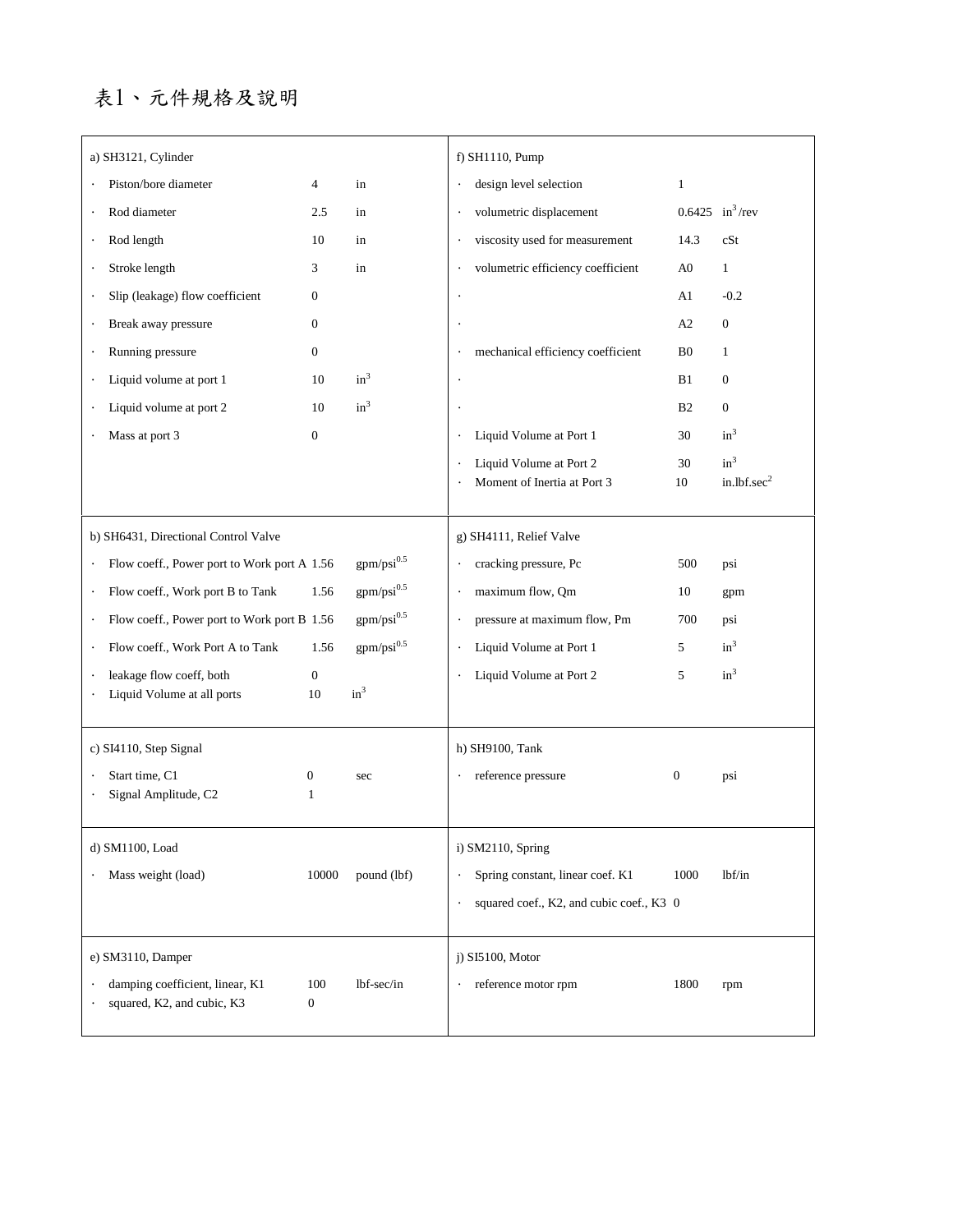步驟三、選擇流體種類

HyPneu 提供之液壓油種類計有:

Skydrol 500A、

Pydraul F-9、

Ornite 8515、

MIL-H-46170、

MIL-H-5606B、

SWRI-M-1268。

本例選擇使用:MIL-H-46170。

HyPneu 亦可自建新的液壓油,只要有液壓油之相關性質,例如密度、黏度...等。 另外氣壓方面 HyPneu 提供 N2、O2、He 三種氣體供選擇。

步驟四、執行模擬並檢視結果

執行模擬前事先定義欲記錄之變數。本例中,我們記錄"泵出口之壓力及流量"(分 別以 Pump P Out 及 Pump Q Out表示)及"液壓缸之速度及位置(分別以 Cyl Vel 及 Cyl Disp表示)。執行模擬後所得之結果如圖5 及圖6 所示。

結果討論:

圖5 表示泵出口之壓力及流量隨時間之變化情形,由圖中可看出,時間=0 時,方向 閥切換到左位,此時泵的壓力開始往上昇,這是因為液壓缸向外推時,彈簧的 作用使壓力上昇。至於泵的流量,因為壓力升高,造成泵效率降低,因此流量 減少。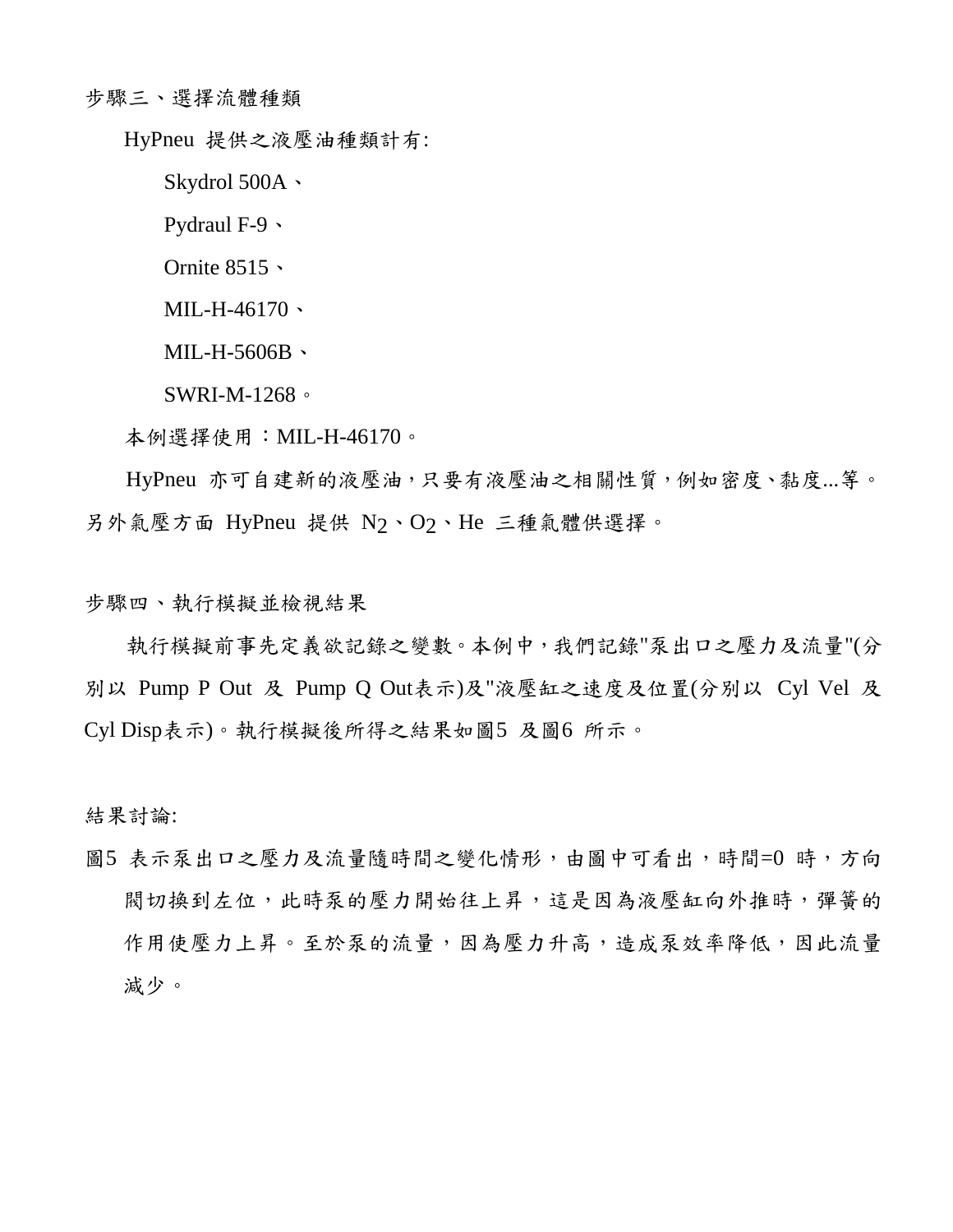

圖5、泵出口之壓力及流量隨時間之變化情形 (實例一)



圖6、液壓缸之速度及位置隨時間之變化情形 (實例一)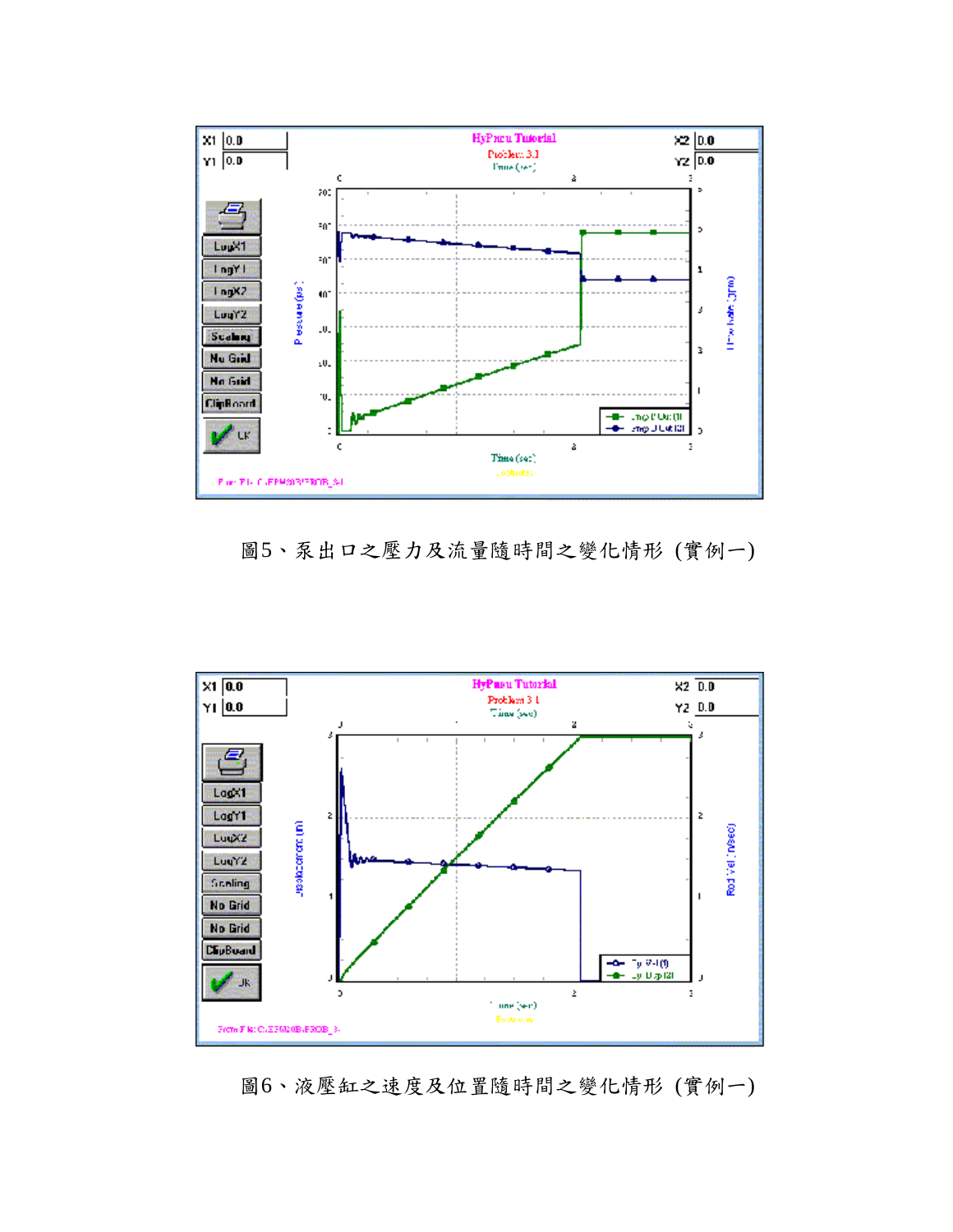圖6 表示液壓缸之速度及位置隨時間之變化情形,由圖中可看出液壓缸隨時 間緩緩推出,而速度在一開始時有一突然之高速,造成此現象原因是,時間=0 時

方向閥切換,10000 lbf 的負載必須被剛開始移動,因此壓力造成突然瞬間昇高。 水鎚效應

在液壓系統中,設計時必須避免發生水鎚效應。將本例之控制訊號 SI4110修改 成,控制方向閥於 0.5 秒時,切回中位,其他條件則同。進行模擬後,結果如圖7 所 示。從圖 中可看到液壓缸之壓力及速度來回震盪,造成水鎚現象。這是由於方向閥 切換時,在閉迴路中突然產生的能量無法有效卸除,造成來回震盪之結果。

這種水鎚現象通常在以下幾種狀況下可獲得一些改善:

1.增加 Damping 效果

2.減少 Spring 效果

3.方向閥的洩漏增加

4.液壓缸的內漏增加。

圖8 即為將 Damping factor 從原來之 100 lbf-sec/in 改成 300 lbf-sec/in 後,重 新模擬之結果。圖中液壓缸之壓力及速度震盪情形明顯變小,表示水鎚效應已獲得 一些改善。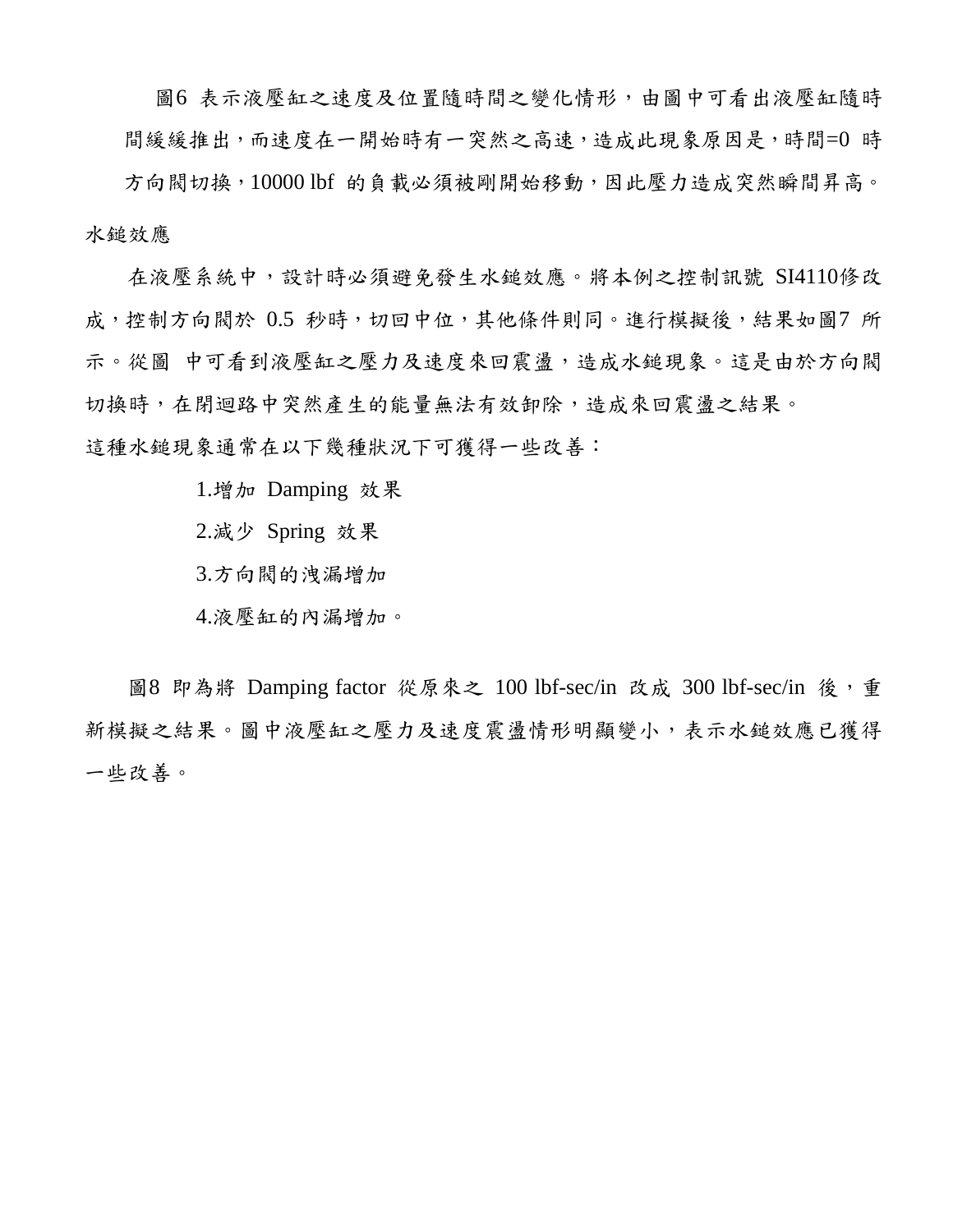

圖7、液壓缸之壓力及速度隨時間之變化情形 -水鎚現象(Damping Factor = 100 lbf-sec/in) (實例一)



圖8、液壓缸之壓力及速度隨時間之變化情形 - 水鎚現象減緩 (Damping Factor = 300 lbf-sec/in) (實例一)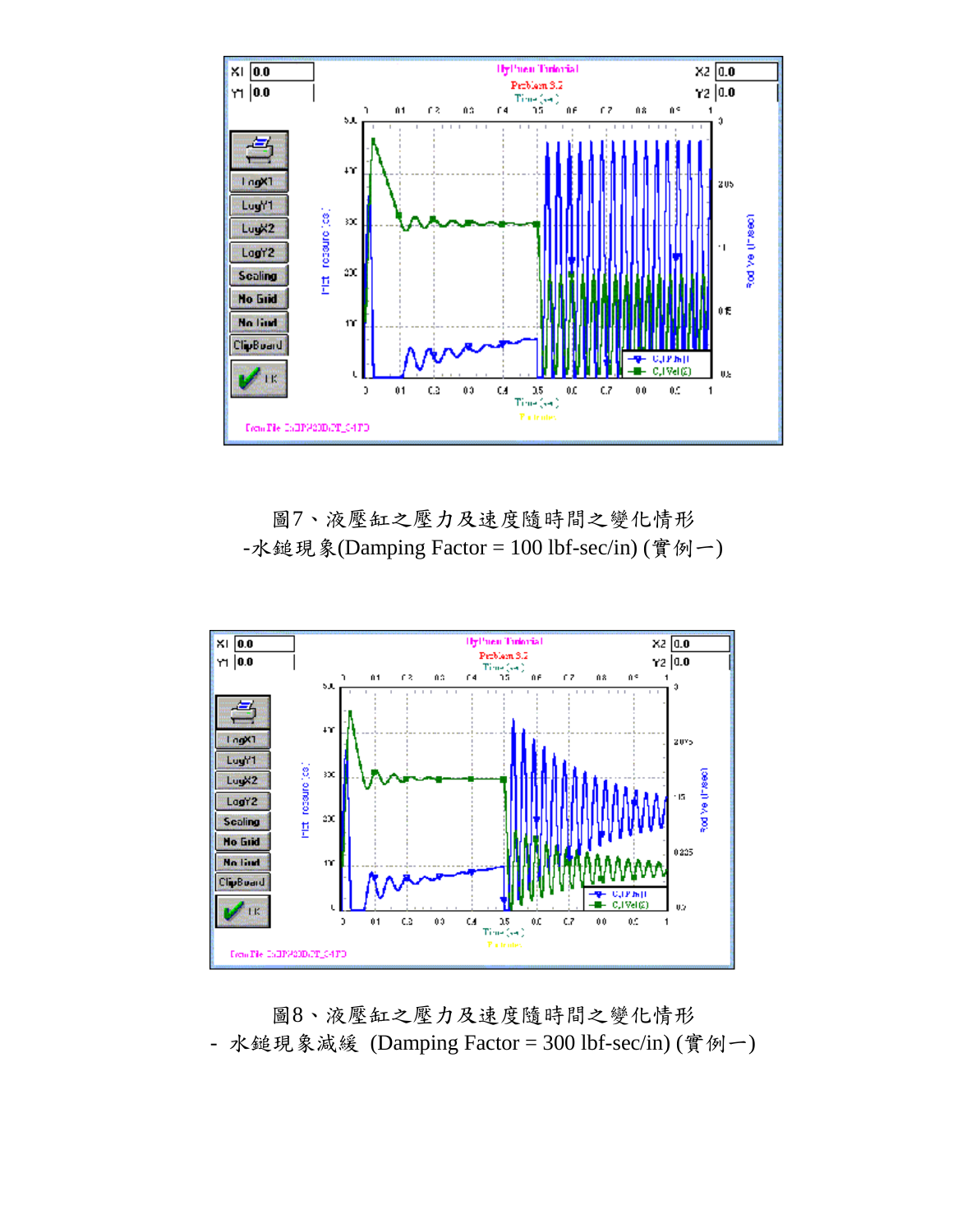

圖 9 汽車避震器-雙管型(左)、單管型(右)

# 實例二、汽車避震器之動態模擬分析

一般來說汽車避震器系統常用之型式有雙管(Twin Tube) 及單管(Monotube) 兩種, 如圖 9 所示。無論是單管或雙管之避震器,所採用之原理其實是一樣的。此處我 們就單管之避震系統詳細探討,並用 HyPneu 進行動態模擬分析。

結構上來看,單管避震器主要是有一 Gas Chamber 及 Piston Valve,其中 Piston Valve 含有 Bleed Orifice、Blow-off Valve 及 Check Valve 等元件。就設計上來說, 當汽車顛簸時,Piston 之大小, Orifice 的孔多大, Blow-off Valve 的選用及搭配等, 對避震效果之影響甚鉅。如何決定上述之設計參數,才能設計出避震效果良好之避 震器呢?

此處我們將以 HyPneu 設計此避震器,並分析不同路面顛簸下造成不同之結果。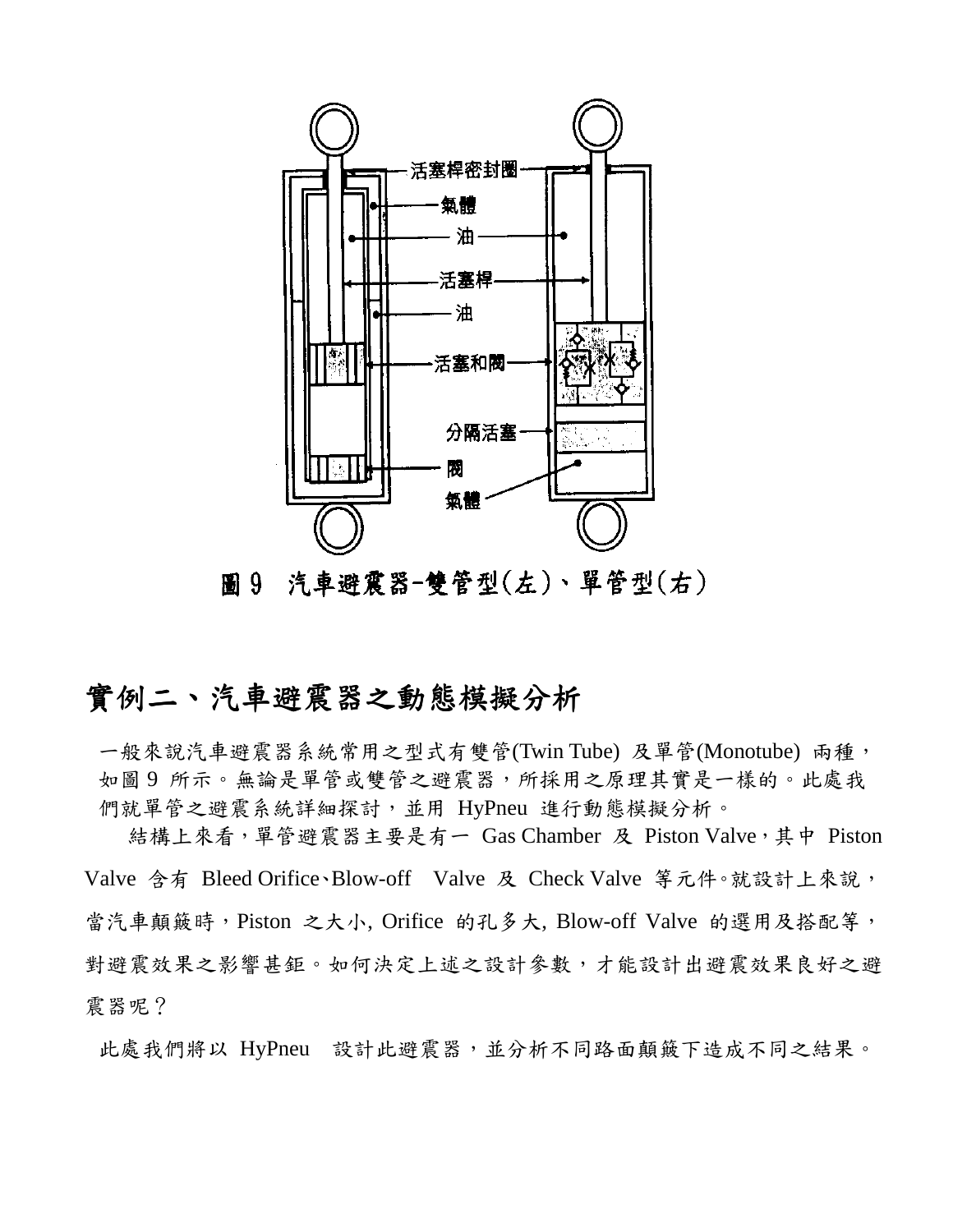將單管汽車避震器用 HyPneu 繪成迴路圖,如圖10所示。

由圖 9 與圖 10 所示,吾人用一蓄壓器模擬 Gas Chamber;其餘 Piston 和 valve 則 分別對應;路面顛簸(Excitation) 以一正弦波(sin)表示,並將探討顛簸頻率為 2 Hz、 6 Hz 和 11 Hz 下不同之結果。



圖10、繪製單管汽車避震器迴路圖-使用 HyPneu

步驟二、輸入元件規格及特性值

將表2 各元件資料填入HyPneu。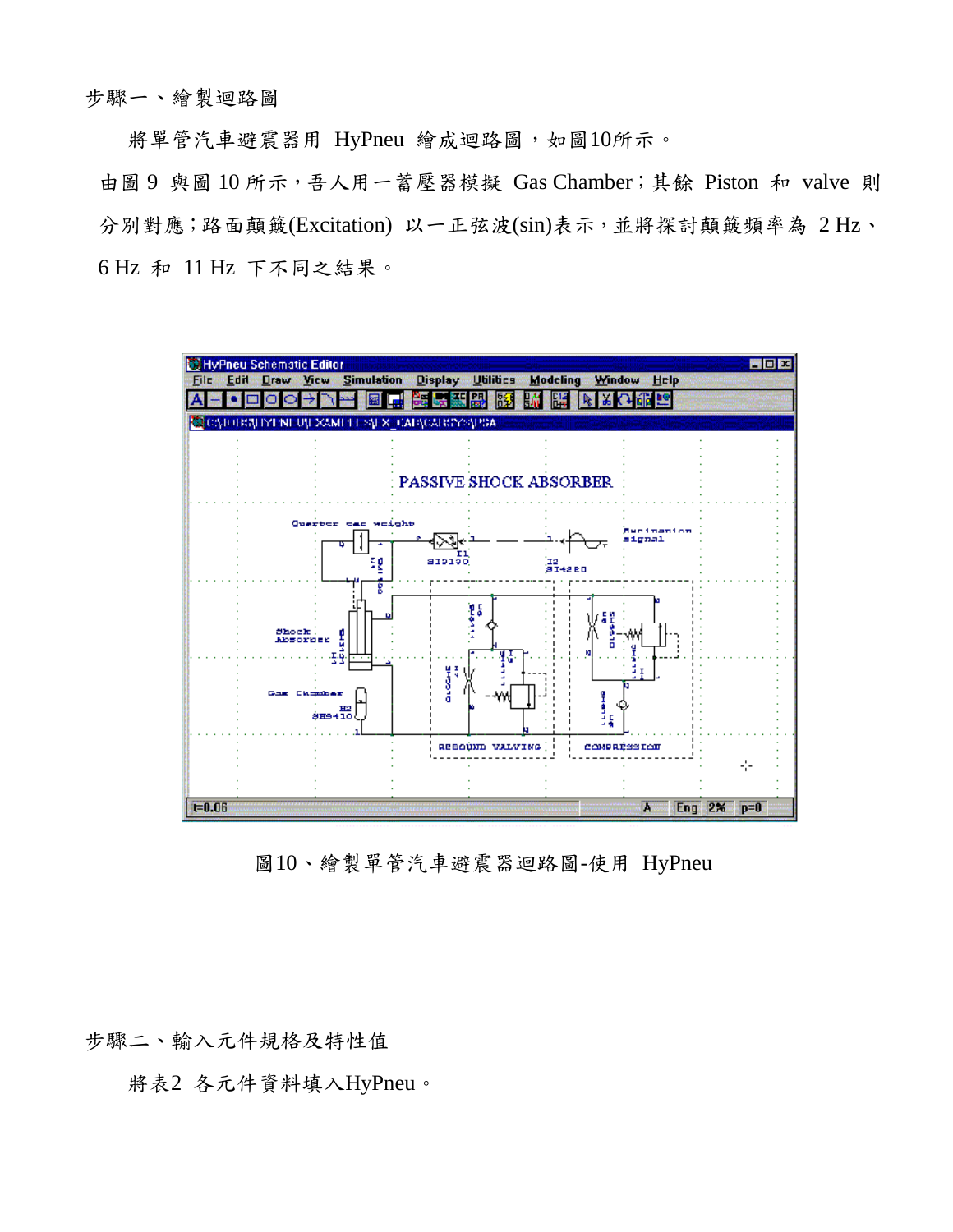| a) SH3121 -- h1, CYLINDER         |                  |         | f) SH $6111 - h6$ , check valve      |                  |                 |
|-----------------------------------|------------------|---------|--------------------------------------|------------------|-----------------|
| · Piston diameter                 | 1.26             | in      | · Rated flow, Qr                     | 2.64             | gpm             |
| · Rod diameter                    | 0.866            | in      | · Pressure at rated flow, Pr         | 7.25             | psi             |
| · Rod length                      | 9.84             | in      | · Internal leakage coefficient,      | $\mathbf{0}$     | gpm/psi         |
| Stroke length                     | 7.87             | in      | g) SH5510 -- h7, orifice for leakage |                  |                 |
| Slip (leakage) flow coefficient   | $\mathbf{0}$     | gpm/pai | · Discharge coefficient, Cd          | 0.61             |                 |
| · Break away pressure (no load)   | 1.45             | psi     | · Flow passage area                  | 0.0031           | $in^2$          |
| · Running pressure (no load)      | 1.45             |         |                                      |                  |                 |
| b) SH9410 -- h2, GAS CHARGING     |                  |         | h) SH5510 -- h8, orifice for leakage |                  |                 |
| · Precharged pressure, Pp         | 7.25             | psi     | · Discharge coefficient, Cd          | 0.61             | $in^2$          |
| · Nominal accumulator size        | 18.3             | $in^3$  | · Flow passage area                  | 0.0031           |                 |
| · Ratio of specific heats         | 1.4              |         |                                      |                  |                 |
| c) $SH4111 - h3$ , blow off valve |                  |         | i) SM1100 -- m1, quarter car weight  |                  |                 |
| · Cracking pressure, Pc           | 145              | psi     | · Mass weight (load)                 | 882              | 1 <sub>bf</sub> |
| · Maximum floe, Qm                | 3.96             | gpm     |                                      |                  |                 |
| · Pressure at maximum flow, Pm    | 218              | ps      |                                      |                  |                 |
| d) $SH4111 - h4$ , blow off valve |                  |         | $i)$ SI3130 -- $i$ 1, controller     |                  |                 |
| · Cracking pressure, Pc           | 14.5             | psi     | · Signal amplification gain          | 0.394            |                 |
| · Maximum floe, Qm                | 5.28             | gpm     |                                      |                  |                 |
| · Pressure at maximum flow, Pm    | 72.5             | ps      |                                      |                  |                 |
| e) $SH6111 - h5$ , check valve    |                  |         | k) SI4220 -- i2, excitation 路面顛簸     |                  |                 |
| · Rated flow, Qr                  | 2.64             | gpm     | · Pulse amplitude                    | 79.1             | rad/sec         |
| · Pressure at rated flow, Pr      | 7.25             | psi     | $\cdot$ Frequency                    | 37.7             | sec             |
| · Internal leakage coefficient,   | $\boldsymbol{0}$ | gpm/psi | · Start time                         | $\boldsymbol{0}$ |                 |

步驟三、選擇流體種類

本例選擇使用:MIL-H-5606B。

步驟四、執行模擬並檢視結果

執行模擬後所得之結果如圖11和圖12所示。其中圖11顯示避震器所受之力量受 速度之影響;圖12顯示避震器所受之力量與 Displacement 之關係。根據此二圖 之資料,調整設計變數,則可設計出一最佳之避震器。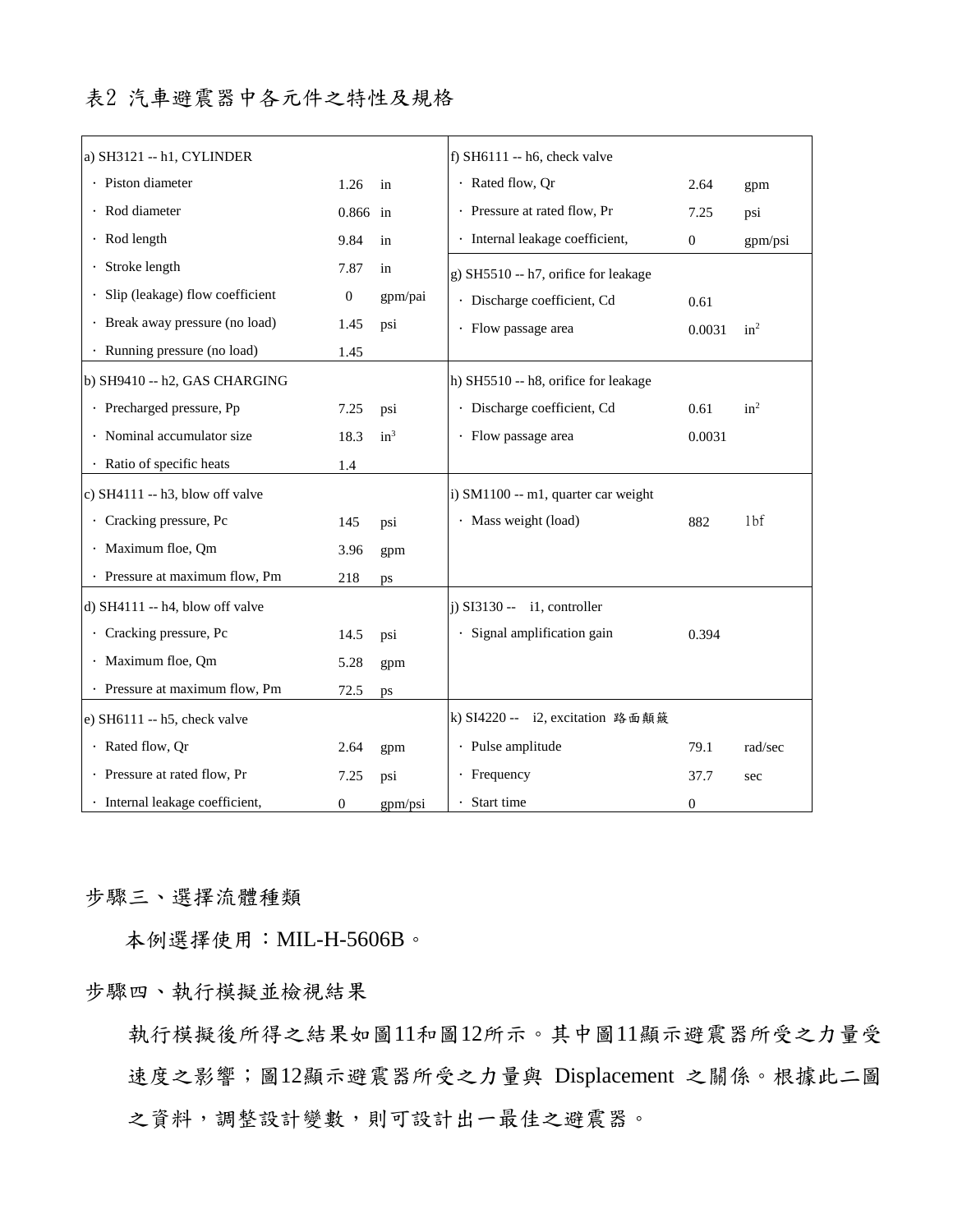

#### 避震器所受之力量受速度影響情形 圖 11



# 圖 12 避震器所受之力量與位移之關係